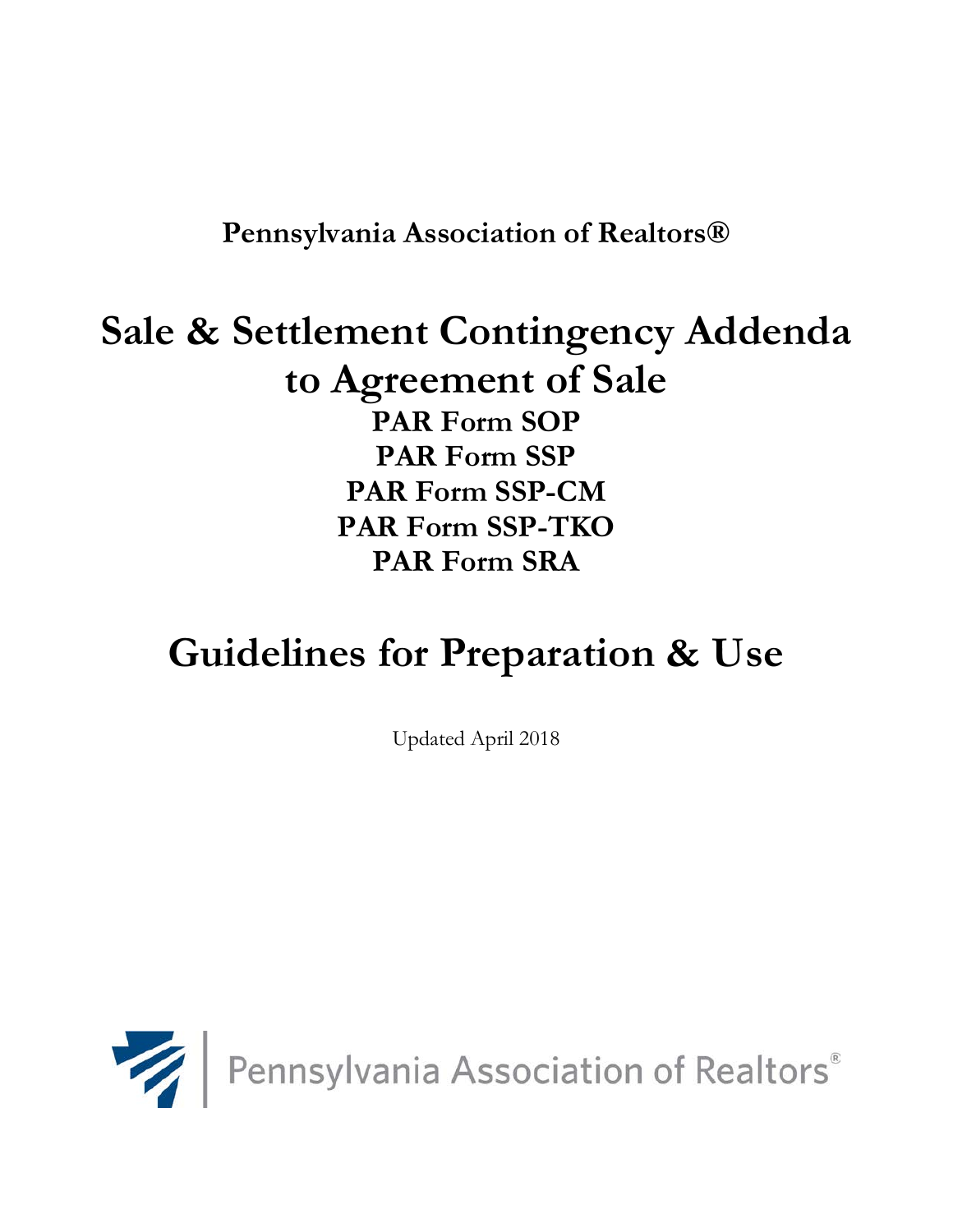#### **Note to PAR Form Users**

As stated in the title, this document is only a *guideline* for the proper use of the Sale & Settlement Contingency Addenda. The suggestions presented here should be used in conjunction with, and as a supplement to, your professional education; they are not meant as a substitute for proper professional education.

The sale of a home is complicated. No set of instructions, no matter how complete, could possibly cover all of the issues and nuances that appear in any individual transaction. Seek guidance from your Broker and/or your legal counsel if you have any questions about the progress of a transaction or about the proper use of this or any PAR Standard Form.

To make these Guidelines more useful there are numerous helpful "extras" added to the main text. Many of the "Note" or "Practice Tip" items you will see are based in part on the experiences of PAR members, staff and legal counsel, and are designed to point out some of the more practical items to consider when filling out the Agreement.

#### **General Notes on Usage**

Pennsylvania Association of Realtors® Standard Forms are developed by the PAR Standard Forms Committee for use in a wide variety of transactions and market areas. To provide maximum flexibility to the parties, many provisions contain blank spaces that can be filled in as appropriate.

Where there is pre-printed language that is not agreeable to the parties and is not required by law, it can be crossed out and/or modified, with the parties dating and initialing the change in the margins. As a general rule, text added by the parties that changes pre-printed text, or pre-printed text altered by the parties, will prevail over pre-printed language should a dispute arise.

#### **Purpose**

The forms explained in these Guidelines are used when a buyer needs to sell other property in order to complete the purchase of another, and would like to make an offer that is contingent on his or her ability to sell the other property. Each of the contingency forms has the effect of overriding and altering portions of the Mortgage Contingency contained in the PAR Agreement of Sale, but each is used in different circumstances. Because the contingency forms are so similar, this set of Guidelines explains them all in a single document in an effort to better assist Realtors<sup>®</sup> in selecting the appropriate form for each transaction. Please read each explanation and make sure you fully understand all of the forms that will be used in these types of contingencies.

Due to the nature of the transactions requiring use of these forms, multiple sellers and buyers are involved. For the purposes of these Guidelines, the term "Seller" with a capital "S" refers to the seller in the current transaction, receiving an offer with Form SOP attached. Similarly, the term "Buyer" with a capital "B" refers to the buyer in the current transaction, making the offer with Form SOP attached. The term "Property" with a capital "P" will refer to the Seller's Property; the term "property" with a lower-case "p" will refer to the Buyer's property which must be sold. The term "Agreement" or "Agreement of Sale" will refer only to the contract between the Buyer and the Seller, not the Buyer's contract on his property.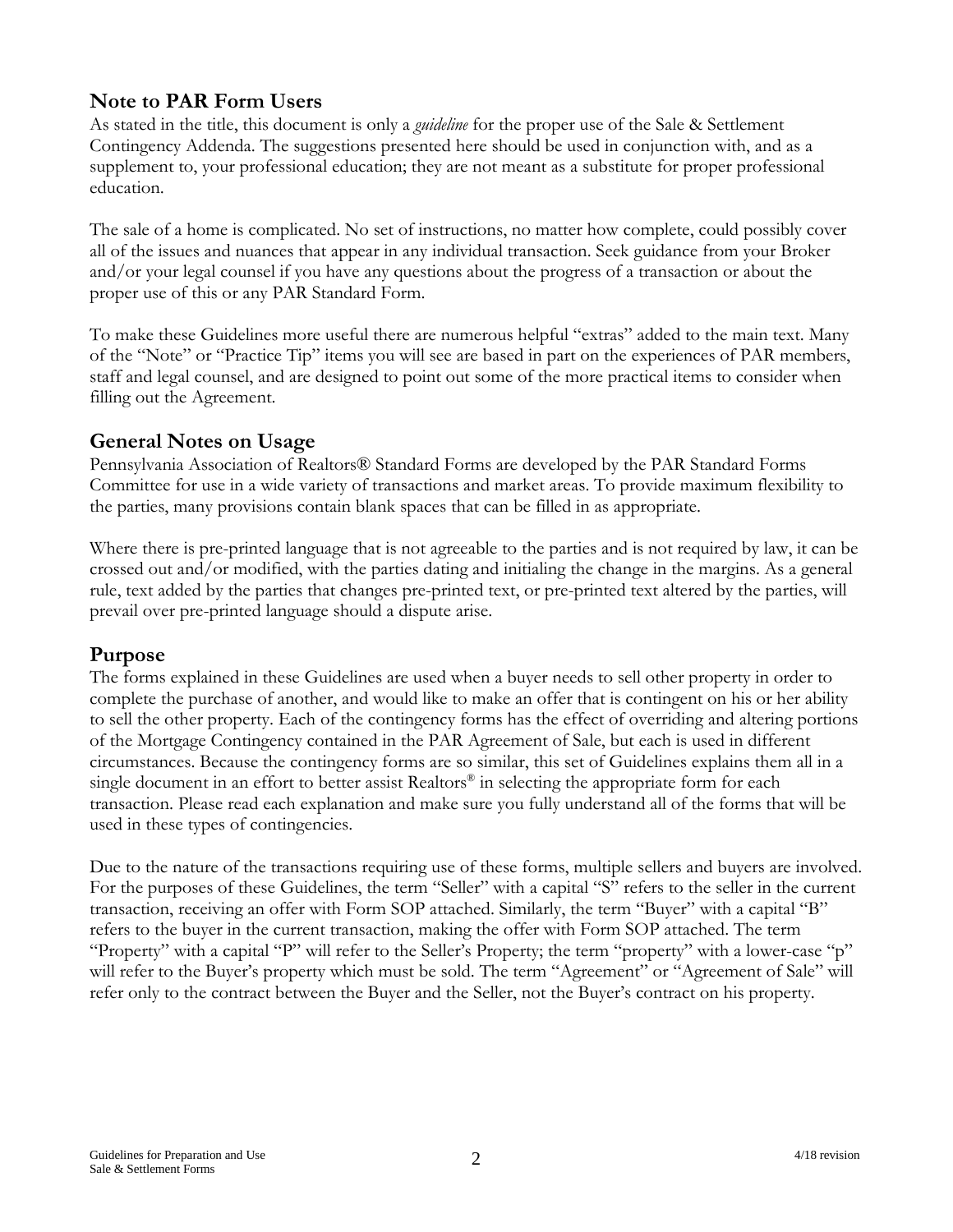## **Settlement of Other Property Contingency (Form SOP)**

In some instances a Buyer who needs to sell existing property will already have accepted an offer on that property but hasn't yet have closed the transaction before making an offer on the Seller's Property. If the Buyer must close on his or her own property in order to obtain financing for the current purchase, use the Settlement of Other Property Contingency. If the Buyer has no Agreement for the property or is currently in negotiations, do not use Form SOP; use another form described below.

#### **Paragraph 1: Property & Settlement Date**

Paragraph 1 identifies the Buyer's property that must be settled to satisfy the contingency and provides the expected settlement date. Identify the Buyer's property with specificity, using the full address. If there is any confusion as to which property is involved, including a tax parcel number or other identifier is acceptable. In order to help verify that the contract is legitimate, the Buyer is asked to attach a copy of the document to this form for review by the Seller.

**Practice Tip:** Although most transactions involving the sale of other property involve the Buyer's current residence, there may be instances in which the necessary sale involves some other asset. For example, the Buyer may need to sell a vacation home or investment property in order to finance this transaction. Knowing the type and location of the property may help the Seller evaluate the likelihood that the transaction will go to closing.

## **Paragraph 2: Termination**

If settlement for the Buyer's property does not occur on or before the settlement date stated in Paragraph 1, the *Seller* has the authority to terminate the Agreement with the Buyer by providing written notice to the Buyer. If the Seller does not elect to terminate the Agreement at that time, both parties agree that the date for settlement is automatically extended until such time as the Seller decides to terminate the Agreement. In the event the Seller does authorize the right to terminate, all deposits are to be returned to the Buyer.

**Note**: This language reserves the right to terminate the Agreement to the seller, not to the buyer. In part, this is to prevent a buyer who wishes to get out of an Agreement from deliberately delaying closing on another property in order to have a reason to terminate this Agreement.

**Practice Tip**: Buyer and Seller can really only extend the contingency until the settlement date stated in the Agreement of Sale. Be sure that the Buyer's deadline to obtain a contract for the Buyer's property is sufficiently earlier than the Settlement Date to provide the parties with the time to assess the situation and see if termination or extension is advised, and to provide the parties with enough time to make any changes to the primary Agreement if necessary.

## **Paragraph 3: Change to Mortgage Contingency**

The Mortgage Contingency in the Agreement of Sale provides the Seller with the right to terminate the Agreement of Sale if the Buyer receives notice from the lender that the Buyer's mortgage is conditioned on the sale of other property. Since the Buyer has already informed the Seller by the use of this form that the contingency is necessary, this language overrides that portion of the Agreement and eliminates the Seller's ability to cancel based on a notice containing that sort of term.

**Note**: This language overrides **only** that small portion of the Mortgage Contingency; all other aspects of the contingency are in full effect unless otherwise modified in writing.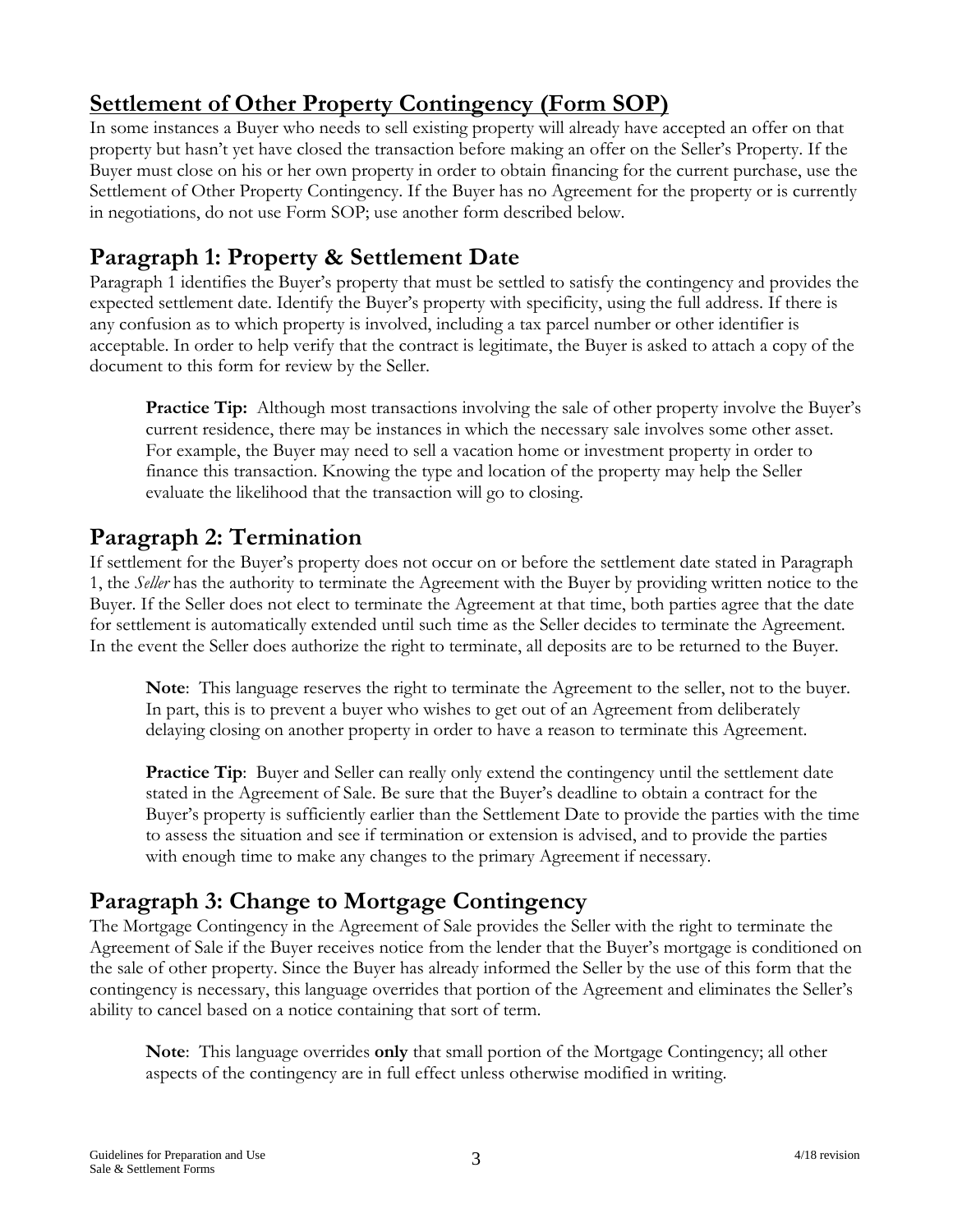## **Sale & Settlement of Other Property Contingency (Form SSP)**

If it is necessary to sell other property but no contract for that property has yet been secured, the Buyer can use one of three forms to make the Agreement of Sale contingent on his or her ability to sell and settle on his or her property. **If the parties agree to use Form SSP, the Seller is agreeing to take his or her property off the market during the time the Buyer is attempting to sell his or her property.**

#### **Paragraph 1: Property**

Identify the Buyer's property that will be sold. Identify the property with specificity, using the full address. If there is any confusion as to which property is involved, including a tax parcel number or other identifier is acceptable.

**Practice Tip**: Although most transactions involving the sale of other property involve the Buyer's current residence, there may be instances in which the necessary sale involves some other asset. For example, the Buyer may need to sell a vacation home or investment property in order to finance this transaction. Knowing the type and location of the property may help the Seller evaluate the likelihood that the transaction will go to closing.

## **Paragraph 2: Duty to List**

Buyer agrees that his or her property is already listed for sale, or that his or her property *will be* listed for sale within a certain period of time following the Seller's acceptance of the offer. Fill in a number of days to give the Buyer to have his or her property listed. If no number is provided, the Buyer will have two days from the date of the Seller's acceptance to list his or her property. If the Buyer's property is already listed for sale, fill in the blank with a zero  $(0)$  or "N/A."

The Buyer also agrees to fully cooperate in the marketing and sale of the property. This Paragraph sets forth various responsibilities of the Buyer, including listing with a broker, allowing the broker to list the property with a multiple listing service, conducting open houses, and otherwise cooperating in the sale of the Buyer's property. Be sure the Buyer understands that this Paragraph, as written, does not permit the Buyer to attempt to sell the Property on his or her own. Further, they should understand that failure to fully cooperate with the broker might be considered to be a breach of the Agreement of Sale and could put their deposits at risk.

**Note**: Note that the Buyer is not required to do "anything necessary" to sell the property, only what is reasonably necessary.

#### **Paragraph 3: Price and Term**

The Buyer should fill in the maximum price at which the property will be listed, along with the anticipated period of the listing contract. This information is provided to assist the Seller in determining how likely it is that the other property will sell in a timely manner. For example, if the Buyer plans on listing the property at a price that seems substantially above its projected market value, the Seller may not want to accept the Agreement.

#### **Paragraph 4: Buyer Receives an Offer**

When the Buyer receives an offer on his or her property that the Buyer would like to accept, the Buyer must provide a copy of that contract to the Seller.

#### **Subparagraph (A): Seller's First Response**

Fill in a number of days that the Seller will be given to respond to the Buyer's contract. If no number is inserted on the line, then the Seller will have two days to provide a response. Within that time period, the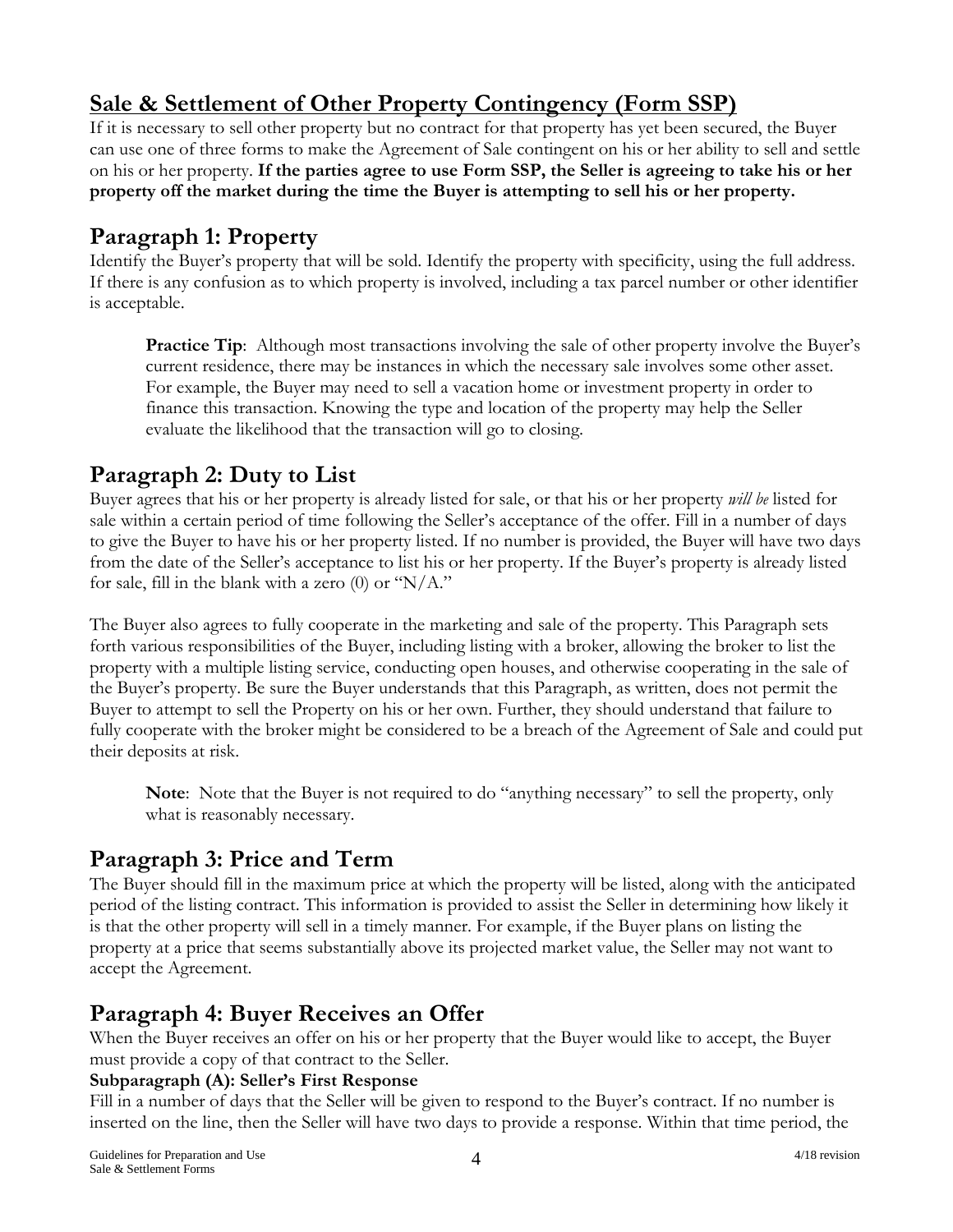Seller must let the Buyer know, in writing, whether the terms of Buyer's contract are acceptable or if they are rejected.

**Practice Tip:** When picking a number to fill in, be mindful of the duties and expectations of the Buyer when receiving his or her own offer on the property. For example, the potential buyers may ask for a response to their contract within three days. If a "4" is put on the line, and no one asks the potential buyer for additional time for the Buyer to respond, then the Buyer risks losing out on the contract for his or her property because too much time has been given to the Seller to review the agreement.

If the Seller rejects the contract for the Buyer's property, he or she must include in the written rejection specific reasons for the rejection. The Seller cannot simply say "no," but must state exactly the reasoning behind it in order to give the Buyer the opportunity to renegotiate with his or her potential buyer.

**Practice Tip**: For the most part, the Seller is reviewing this other contract to be sure that the terms appear to be reasonable and that the buyer of the property appears to be legitimate. This approval process is meant to avoid situations in which a Buyer might falsely claim to have an offer for the other property or those in which a sham contract is created just for the purpose of getting the Seller to take the Property off the market. Note that seller should not be passing judgment on the wisdom of the contract or the business decisions made by the Buyer; their sole purpose is just to be sure that the deal looks to be legitimate.

The same holds true with the Buyer's financial proof of the Buyer's ability to proceed without selling his or her property. The Seller has a chance to review the source of funding, its likelihood of coming through and its amount. A reputable lender that is willing to provide a bridge/swing loan to the Buyer for an amount large enough to move forward is an example of viable proof. A letter from the Buyer stating that the Buyer's great aunt will come up with the money, which provides no other proof, may be less reliable.

Within the two-day period, the Seller must review the Buyer's financial proof or the contract for Buyer's property and notify the Buyer whether the Seller accepts the Buyer's financial proof, accepts the contract for Buyer's property, or terminates the Agreement of Sale. If the Seller provides no response by the deadline, the Seller will be deemed to have accepted the proof and/or agreement of sale that the Buyer submitted.

#### **Subparagraph (B): Buyer's Response**

If the Seller rejects the offer for the Buyer's property, then the Buyer will have the opportunity to respond and still proceed with the transaction for the Seller's Property. Fill in a number of hours that the Buyer will have to respond to the Seller's rejection.

If the Buyer chooses, the Buyer can respond with documentation showing any of the following:

- 1. That he or she has the financial ability to purchase the Property without selling his or her property after all;
- 2. A renegotiated contract for the sale of his or her property; or
- 3. A new contract for the sale of his or her property with terms that are acceptable to the Seller.

**Note:** Of course, the Buyer may not have any of these things. The Buyer may not be able to afford to proceed with the purchase of the Seller's Property, the potential buyer could refuse to renegotiate on terms that the Seller wanted to see, and the Buyer may not have another offer in hand.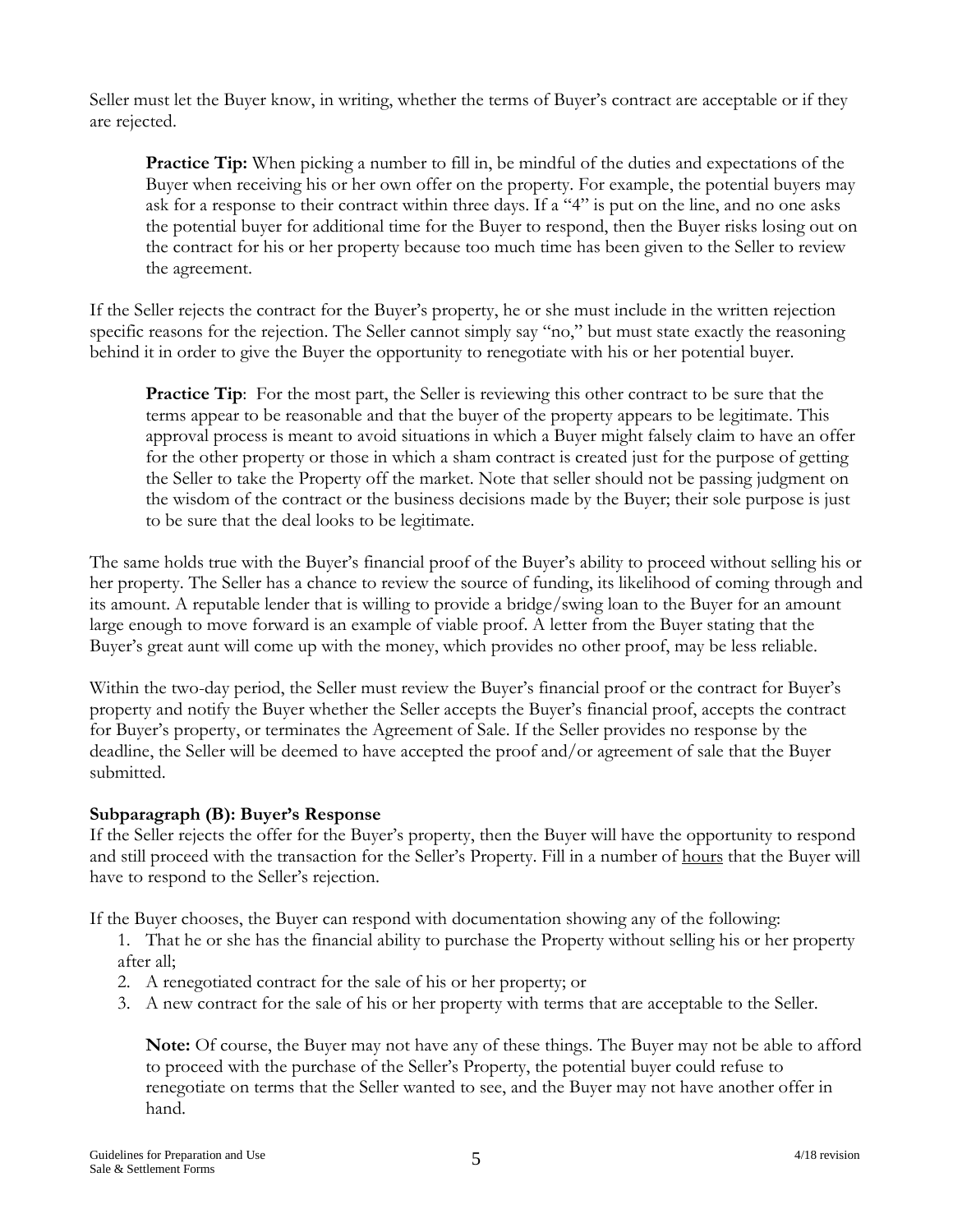Subparagraph (B) creates automatic termination of the Agreement in any of three instances:

- 1. If the Seller rejects the Buyer's renegotiated or new contract for the Buyer's property;
- 2. If the Buyer does not provide the documentation to the Seller within the time stated; or
- 3. If the Buyer does not respond at all.

If the Agreement is terminated for any of these reasons, then all deposit monies are to be returned to the Buyer.

#### **Subparagraph (C): Seller's Second Response**

If the Seller is presented with a renegotiated or new contract for the Buyer's property, as stated above, then he or she must respond to the Buyer in a timely manner. Fill in a number of hours for the Seller to respond to the Buyer's documentation.

**Note:** The Seller does not have the opportunity to reject the Buyer's documentation that he or she can proceed with the sale of the Property. Presenting such proof removes the contingency from the Agreement and both parties must proceed.

#### **Paragraph 5: Agreement Date**

This Paragraph sets the date by which the Buyer must have his property under a binding contract, approved by the Seller. If there is no contract for the Buyer's property before the stated date, the *Seller* has the authority to terminate the Agreement after the date listed. If the Seller does not elect to terminate the Agreement at that time, both parties agree that the deadline for the Buyer to get a contract is automatically extended until such time as the *Seller* decides to terminate the Agreement. In the event the Seller does authorize the right to terminate, all deposits are to be returned to the buyer.

**Note**: This language reserves the right to terminate the Agreement to the Seller, not to the Buyer. In part, this is to prevent a buyer who wishes to get out of an Agreement from deliberately delaying an offer for the other property in order to have a reason to terminate this Agreement.

**Practice Tip:** Buyer and Seller can really only extend the contingency until the settlement date stated in the Agreement of Sale. Be sure that the Buyer's deadline to obtain a contract for the Buyer's property is sufficiently earlier than the Settlement Date to provide the parties with the time to assess the situation and see if termination or extension is advised, and to provide the parties with enough time to make any changes to the primary Agreement if necessary.

#### **Paragraph 6: Change to Mortgage Contingency**

The Mortgage Contingency in the Agreement of Sale provides the Seller with the right to terminate the Agreement of Sale if the Buyer receives notice from the lender that the Buyer's mortgage is conditioned on the sale of other property. Since the Buyer has already informed the Seller by the use of this form that the contingency is necessary, this language overrides that portion of the Agreement and eliminates the Seller's ability to cancel based on a notice containing that sort of term.

**Note**: This language overrides that small portion of the Mortgage Contingency; all other aspects of the contingency are in full effect unless otherwise modified in writing.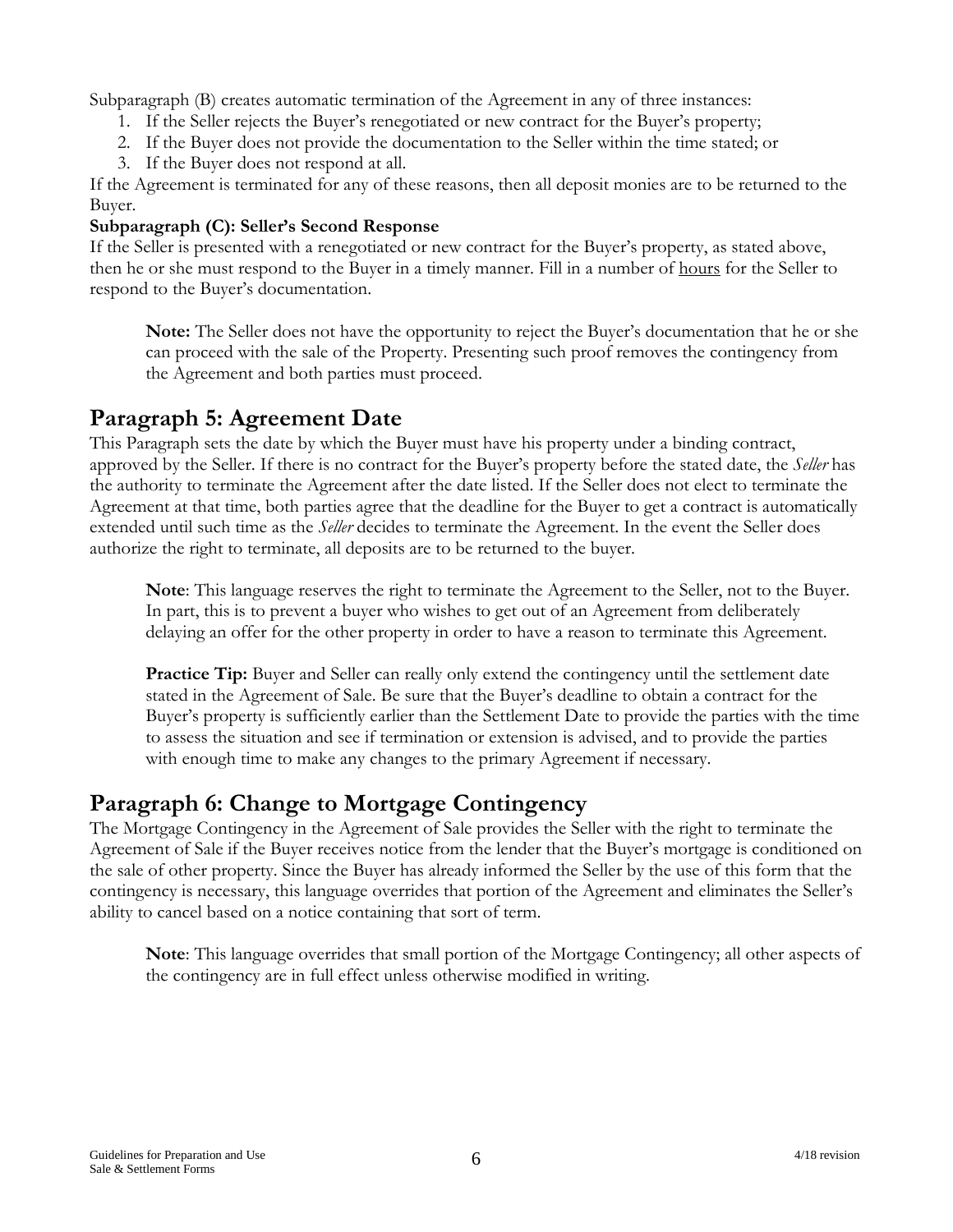## **Sale and Settlement of Other Property Contingency (With Right to Continue Marketing) Addendum (Form SSP-CM)**

A second form that the parties may wish to use if it is necessary to sell other property but no contract for that property has yet been secured, is the Sale and Settlement of Other Property Contingency with Right to Continue Marketing. If the parties agree to use Form SSP-CM, the **Seller is permitted to continue marketing the Property and is permitted to terminate the Agreement if he or she receives another acceptable offer.**

#### Paragraph 1: Property

Identify the Buyer's property with specificity, using the full address. If there is any confusion as to which property is involved, including a tax parcel number or other identifier is acceptable.

**Practice Tip:** Although most transactions involving the sale of other property involve the Buyer's current residence, there may be instances in which the necessary sale involves some other asset. For example, the Buyer may need to sell a vacation home or investment property in order to finance this transaction. Knowing the type and location of the property may help the Seller evaluate the likelihood that the transaction will go to closing.

## **Paragraph 2: Right to Market**

This is the language that gives the Seller the right to continue marketing the Property rather than taking the Property off the market while waiting for the Buyer to find a purchaser for his or her property.

#### **Paragraph 3: Accepting Another Agreement**

If the Seller decides to accept another offer, the Seller is obligated to tell the Buyer that the other offer has been accepted. This notification acts as the termination of this contract, and the Seller must release deposits to the Buyer. The Seller is permitted to accept any other offer at any time without prior notice to the Buyer.

#### **Paragraph 4: Agreement for Buyer's Property**

Once the Buyer has obtained a valid Agreement of Sale for his or her property, the Seller loses the right to continue marketing the Property. To be sure that any contract is legitimate, the Seller is given the chance to review the contract for the Buyer's property and to "approve" its terms. Assuming that it appears to be a legitimate deal, the Seller would provide written approval and the Seller's Property would now be taken off the market.

**Practice Tip**: For the most part, a Seller is reviewing this other contract to be sure that the terms appear to be reasonable and that the buyer of the property appears to be legitimate. This approval process is meant to avoid situations in which a Buyer might falsely claim to have a buyer for the property or those in which a sham contract is created just for the purpose of getting the Seller to take the property off the market. Note that Sellers are not to be passing judgment on the wisdom of the deal or the business decisions made by the Buyer; their sole purpose is just to be sure that the deal looks to be legitimate.

## **Paragraph 5: Termination**

This Paragraph sets the date by which the Buyer must have his property under a binding contract, approved by the Seller. Fill in the blank with a date that will give the Buyer a reasonable time to procure an offer on his or her property. If there is no contract for the Buyer's property before the stated date, the *Seller* has the authority to terminate the parties' Agreement. If the Seller does not elect to terminate the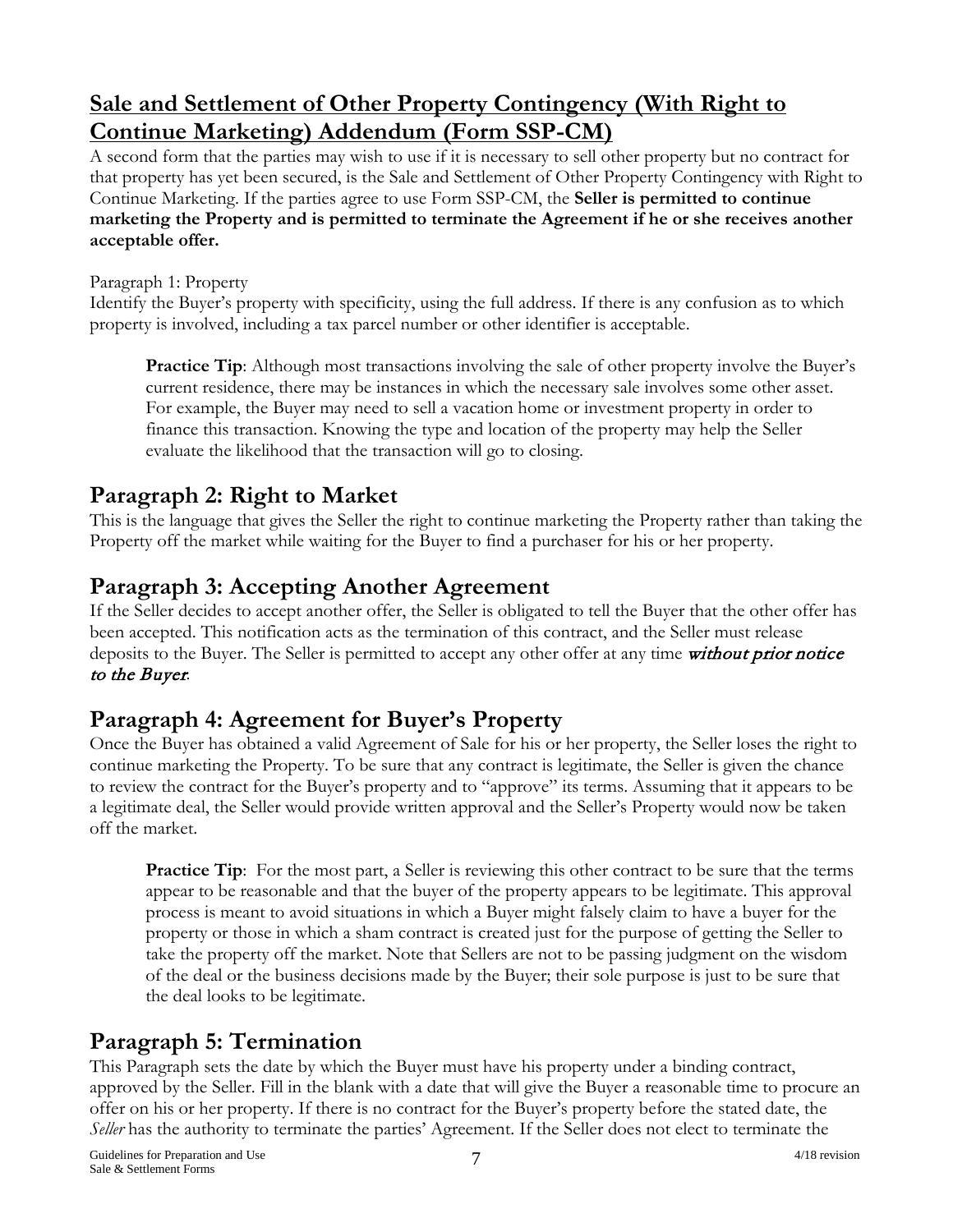Agreement at that time, both parties agree that the date for an Agreement is automatically extended until such time as the *Seller* decides to terminate the Agreement. In the event the Seller does authorize the right to terminate, all deposits are to be returned to the Buyer.

**Note**: This language reserves the right to terminate the Agreement to the Seller, not to the Buyer. In part, this is to prevent a Buyer who wishes to get out of an Agreement from deliberately delaying an offer for his or her property in order to have a reason to terminate this Agreement.

**Practice Tip**: Buyer and Seller can really only extend the contingency until the settlement date stated in the Agreement of Sale. Be sure that the Buyer's deadline to obtain a contract for the Buyer's property is sufficiently earlier than the Settlement Date to provide the parties with the time to assess the situation and see if termination or extension is advised, and to provide the parties with enough time to make any changes to the primary Agreement if necessary.

#### **Paragraph 6: Change to Mortgage Contingency**

The Mortgage Contingency in the Agreement of Sale provides the Seller with the right to terminate the Agreement of Sale if the Buyer receives notice from the lender that the Buyer's mortgage is conditioned on the sale of other property. Since the Buyer has already informed the Seller by the use of this form that the contingency is necessary, this language overrides that portion of the Agreement and eliminates the Seller's ability to cancel based on a notice containing that sort of term.

> **Note**: This language overrides that small portion of the Mortgage Contingency; all other aspects of the contingency are in full effect unless otherwise modified in writing.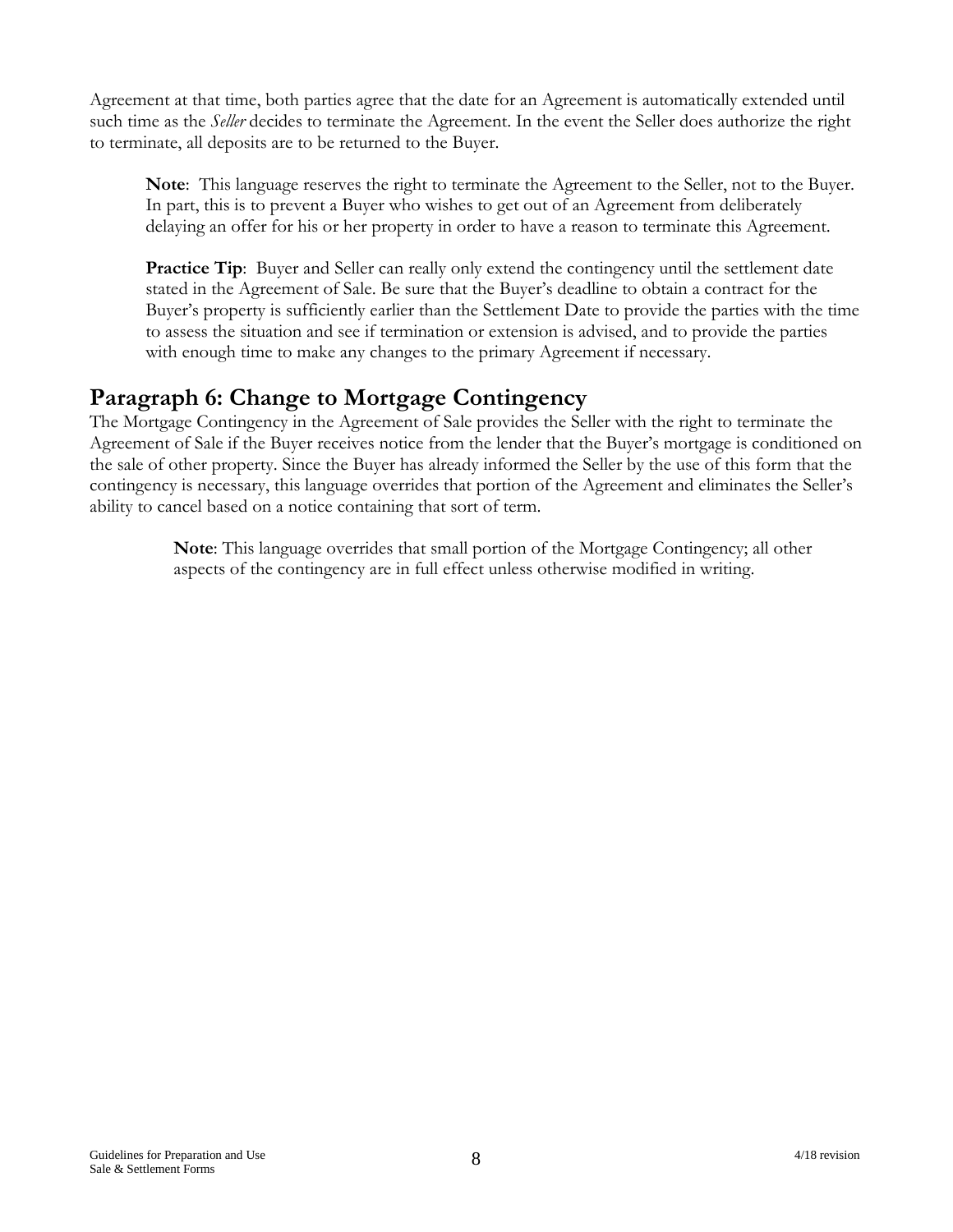## **Sale and Settlement of Other Property Contingency (With Right to Continue Marketing Contingency and Timed Kickout Clause) Addendum (Form SSP-TKO)**

The final form that the parties may wish to use if it is necessary to sell other property, but no contract for that property has yet been secured, is the Sale and Settlement of Other Property Contingency with Right to Continue Marketing and Timed Kickout Clause. If the parties agree to use Form SSP-TKO, the Seller is permitted to continue marketing the Property, but must notify the Buyer if he or she receives another offer and provide the Buyer with a chance to show proof of the financial ability to proceed with the transaction without the sale of the Buyer's property.

#### **Paragraph 1: Property**

Identify the Buyer's property with specificity, using the full address. If there is any confusion as to which property is involved, including a tax parcel number or other identifier is acceptable.

**Practice Tip:** Although most transactions involving the sale of other property involve the Buyer's current residence, there may be instances in which the necessary sale involves some other asset. For example, the Buyer may need to sell a vacation home or investment property in order to finance this transaction. Knowing the type and location of the property may help the Seller evaluate the likelihood that the transaction will go to closing.

## **Paragraph 2: Duty to List**

Buyer agrees that his or her property is already listed for sale, or that his or her property *will be* listed for sale within a certain period of time following the Seller's acceptance of the offer. Fill in a number of days to give the Buyer to have his or her property listed. If no number is provided, the Buyer will have two days from the date of the Seller's acceptance to list his or her property. If the Buyer's property is already listed for sale, fill in the blank with a zero  $(0)$  or "N/A."

The Buyer also agrees to fully cooperate in the marketing and sale of the property. This Paragraph sets forth various responsibilities of the Buyer, including listing with a broker, allowing the broker to list the property with a multiple listing service, conducting open houses, and otherwise cooperating in the sale of the Buyer's property. Be sure the Buyer understands that this Paragraph, as written, does not permit the Buyer to attempt to sell the Property on his or her own. Further, they should understand that failure to fully cooperate with the broker might be considered to be a breach of the Agreement of Sale and could put their deposits at risk.

**Note**: Note that the Buyer is not required to do "anything necessary" to sell the property, only what is reasonably necessary.

## **Paragraph 3: Price and Term**

The Buyer should fill in the maximum price at which the property will be listed, along with the anticipated period of the listing contract. This information is provided to assist the Seller in determining how likely it is that the other property will sell in a timely manner. For example, if the Buyer plans on listing the property at a price that seems substantially above its projected market value, the Seller may not want to accept the Agreement.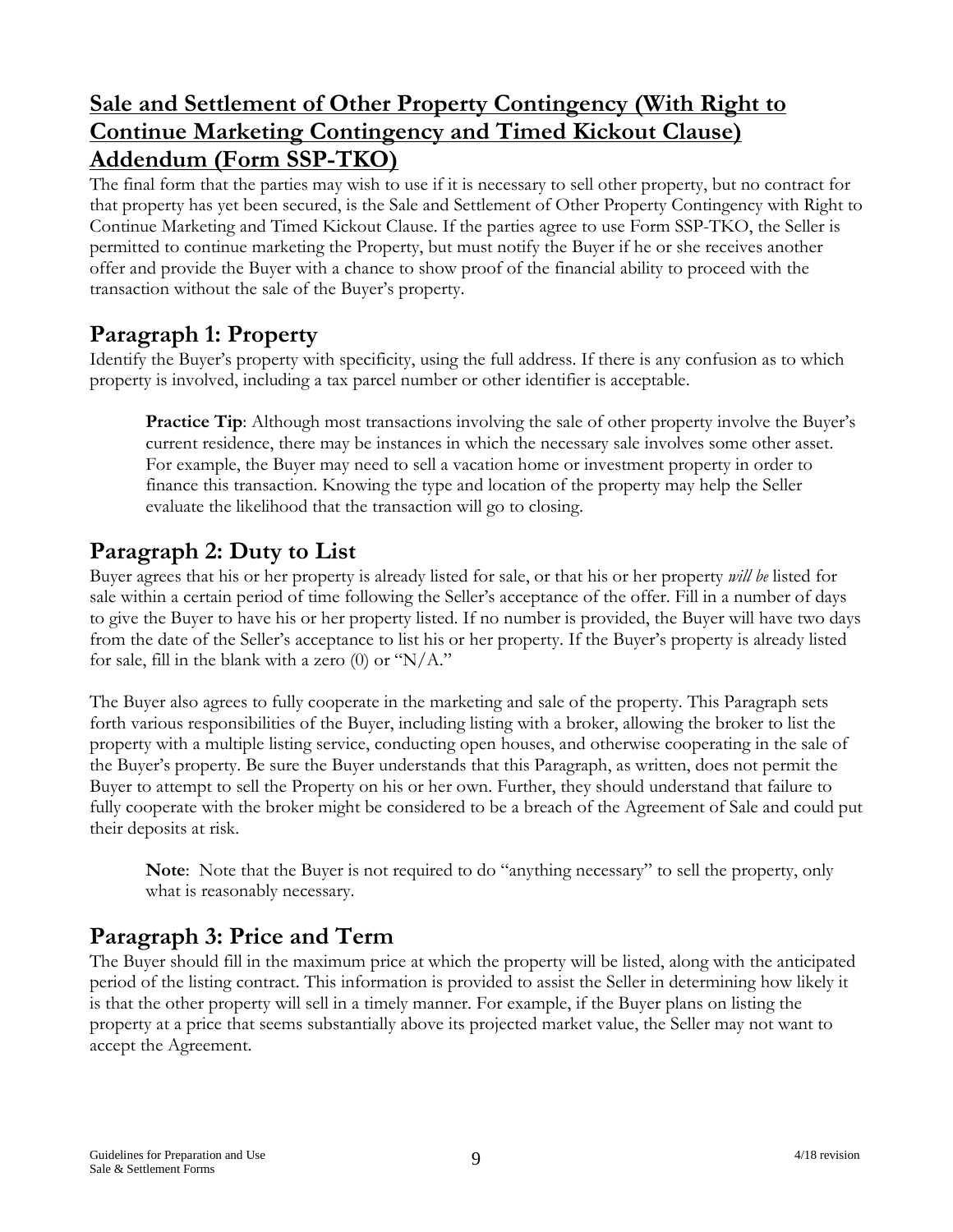#### **Paragraph 4: Right to Market**

This is the language that gives the Seller the right to continue marketing the Property rather than taking the Property off the market while waiting for the Buyer to find a purchaser for his or her property.

#### **Paragraph 5: Buyer Receives an Offer**

When the Buyer receives an offer on his or her property that the Buyer would like to accept, the Buyer must provide a copy of that contract to the Seller.

#### **Subparagraph (A): Seller's First Response**

Fill in a number of days that the Seller will be given to respond to the Buyer's contract. If no number is inserted on the line, then the Seller will have two days to provide a response. Within that time period, the Seller must let the Buyer know, in writing, whether the terms of Buyer's contract are acceptable or if they are rejected.

**Practice Tip:** When picking a number to fill in, be mindful of the duties and expectations of the Buyer when receiving his or her own offer on the property. For example, the potential buyers may ask for a response to their contract within three days. If a "4" is put on the line, and no one asks the potential buyer for additional time for the Buyer to respond, then the Buyer risks losing out on the contract for his or her property because too much time has been given to the Seller to review the agreement.

If the Seller rejects the contract for the Buyer's property, he or she must include in the written rejection specific reasons for the rejection. The Seller cannot simply say "no," but must state exactly the reasoning behind it in order to give the Buyer the opportunity to renegotiate with his or her potential buyer.

**Practice Tip**: For the most part, the Seller is reviewing this other contract to be sure that the terms appear to be reasonable and that the buyer of the property appears to be legitimate. This approval process is meant to avoid situations in which a Buyer might falsely claim to have an offer for the other property or those in which a sham contract is created just for the purpose of getting the Seller to take the Property off the market. Note that seller should not be passing judgment on the wisdom of the contract or the business decisions made by the Buyer; their sole purpose is just to be sure that the deal looks to be legitimate.

If the Seller does not respond within the time provided, then Seller will be deemed to have accepted the contract on the Buyer's property.

#### **Subparagraph (B): Buyer's Response**

If the Seller rejects the offer for the Buyer's property, then the Buyer will have the opportunity to respond and still proceed with the transaction for the Seller's Property. Fill in a number of hours that the Buyer will have to respond to the Seller's rejection.

If the Buyer chooses, the Buyer can respond with documentation showing any of the following:

- 1. That he or she has the financial ability to purchase the Property without selling his or her property after all;
- 2. A renegotiated contract for the sale of his or her property; or
- 3. A new contract for the sale of his or her property with terms that are acceptable to the Seller.

**Note:** Of course, the Buyer may not have any of these things. The Buyer may not be able to afford to proceed with the purchase of the Seller's Property, the potential buyer could refuse to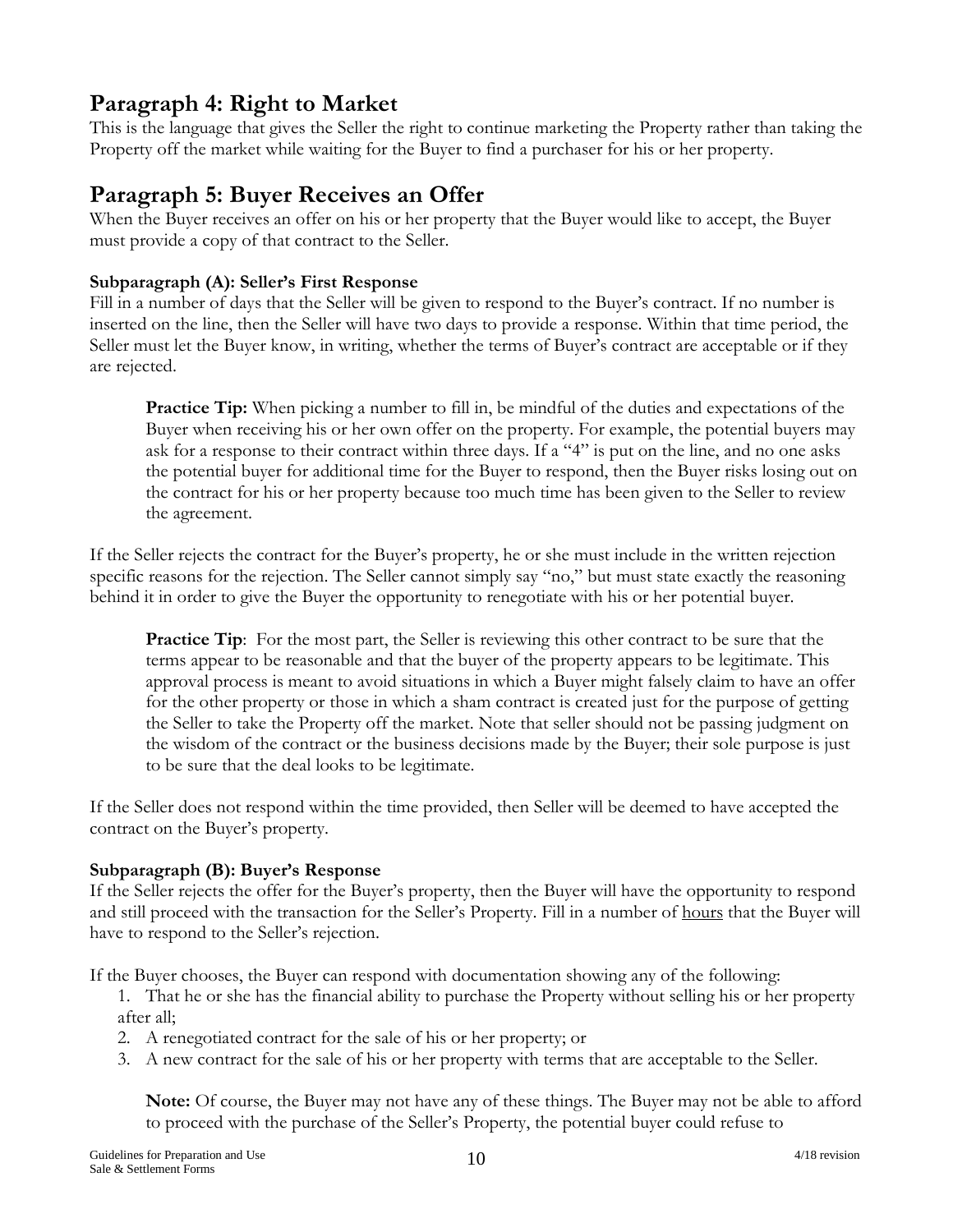renegotiate on terms that the Seller wanted to see, and the Buyer may not have another offer in hand.

Subparagraph (B) creates automatic termination of the Agreement in any of three instances:

- 1. If the Seller rejects the Buyer's renegotiated or new contract for the Buyer's property;
- 2. If the Buyer does not provide the documentation to the Seller within the time stated; or
- 3. If the Buyer does not respond at all.

If the Agreement is terminated for any of these reasons, then all deposit monies are to be returned to the Buyer.

#### **Subparagraph (C): Seller's Second Response**

If the Seller is presented with a renegotiated or new contract for the Buyer's property, as stated above, then he or she must respond to the Buyer in a timely manner. Fill in a number of hours for the Seller to respond to the Buyer's documentation.

**Note:** The Seller does not have the opportunity to reject the Buyer's documentation that he or she can proceed with the sale of the Property. Presenting such proof removes the contingency from the Agreement and both parties must proceed.

#### **Paragraph 6: Termination**

This Paragraph sets the date by which the Buyer must have his property under a binding contract, approved by the Seller. Fill in the blank with a date that will give the Buyer a reasonable time to procure an offer on his or her property. If there is no contract for the Buyer's property before the stated date, the *Seller* has the authority to terminate the parties' Agreement. If the Seller does not elect to terminate the Agreement at that time, both parties agree that the date for an Agreement is automatically extended until such time as the *Seller* decides to terminate the Agreement. In the event the Seller does authorize the right to terminate, all deposits are to be returned to the Buyer.

**Note**: This language reserves the right to terminate the Agreement to the Seller, not to the Buyer. In part, this is to prevent a Buyer who wishes to get out of an Agreement from deliberately delaying an offer for his or her property in order to have a reason to terminate this Agreement.

**Practice Tip**: Buyer and Seller can really only extend the contingency until the settlement date stated in the Agreement of Sale. Be sure that the Buyer's deadline to obtain a contract for the Buyer's property is sufficiently earlier than the Settlement Date to provide the parties with the time to assess the situation and see if termination or extension is advised, and to provide the parties with enough time to make any changes to the primary Agreement if necessary.

#### **Paragraph 7: Seller Receives an Offer**

If the Seller receives another offer for the Property which the Seller would like to accept, the Seller must promptly notify the Buyer of the situation. The Seller should not delay in this notification.

#### **Subparagraph (A): Buyer's Response**

The Buyer has an opportunity to provide certain information to the Seller to prove that the Buyer can move forward with the transaction. This is the Buyer's chance to show that the Buyer is likely to go to settlement for the Seller's Property. Fill in the blank with a certain period of time for the Buyer to submit this information. There are two methods that can be used by the Buyer to prove that the he or she can move forward in the transaction.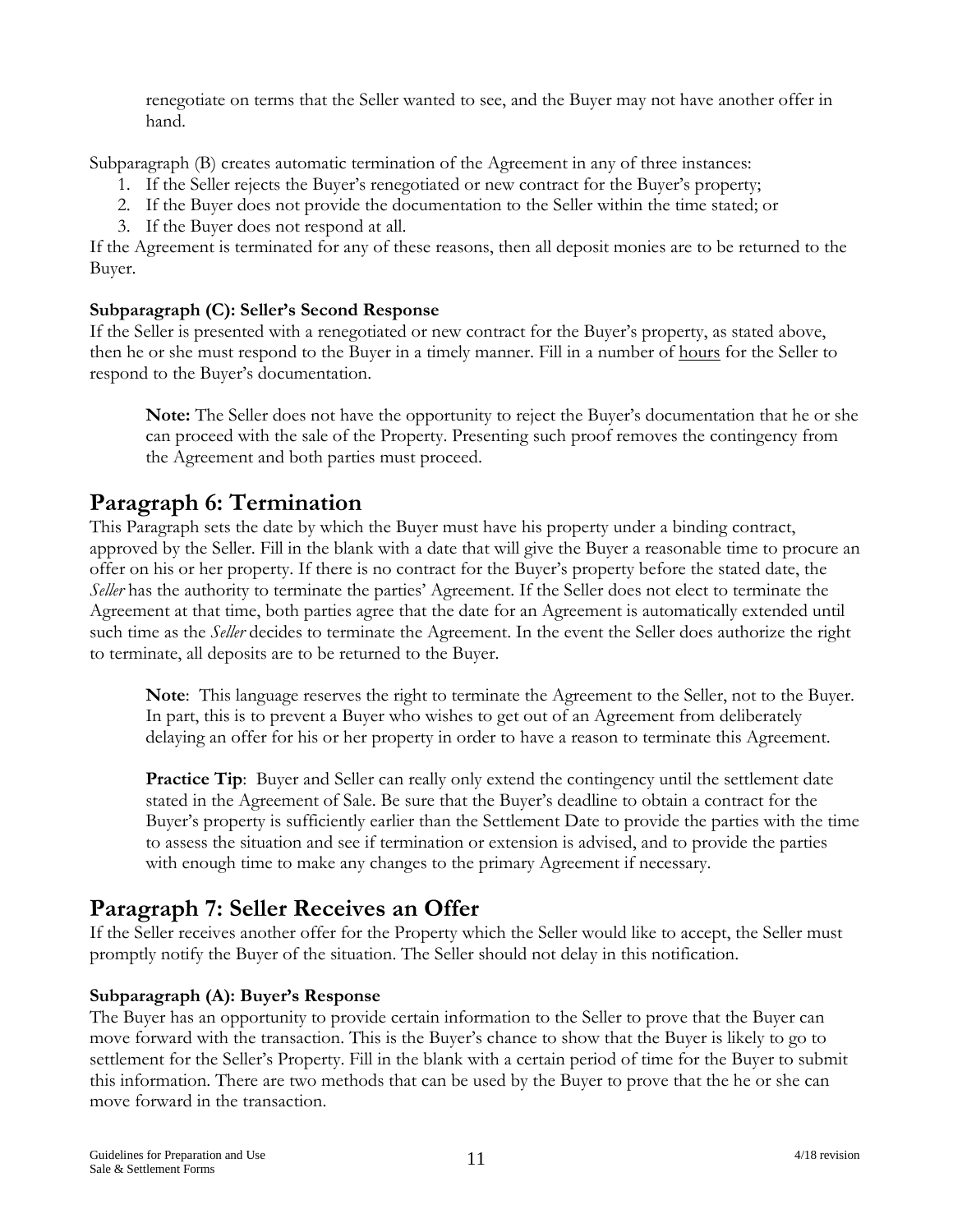The first method is to provide financial proof of the Buyer's ability to buy the Seller's Property without the sale and settlement of the Buyer's property. This could come in the form of a commitment from a lender for a bridge loan, financial statements showing adequate assets, or a promise from another person or entity (often a family member) to provide the needed financial resources.

The second option is for the Buyer to show the Seller a copy of an executed contract for the Buyer's property. This shows the Buyer to be one step closer to being able to settle on the Seller's Property.

If the Buyer does not provide any information within the number of hours stated in this Paragraph to the Seller, then the Agreement of Sale between the Buyer and Seller is void and the deposit monies are to be returned to the Buyer. If this happens, the Seller may accept the additional offer that was being considered, since this Agreement of Sale is no longer in force.

If the Buyer does provide one or both types of information to the Seller within the time stated, then the Seller has two days to review it and reply to the Buyer. This right of review is provided to the Seller in order for the Seller to determine whether the financial proof and/or contract are legitimate and viable.

**Note:** For the most part, a Seller is reviewing this other contract to be sure that the terms appear to be reasonable and that the buyer of the property appears to be legitimate. This approval process is meant to avoid situations in which a Buyer might falsely claim to have a buyer for the property or those in which a sham contract is created just for the purpose of getting the Seller to take the property off the market. Note that Sellers are not to be passing judgment on the wisdom of the deal or the business decisions made by the Buyer; their sole purpose is just to be sure that the deal looks to be legitimate.

The second part of the review for Seller of the Buyer's contract is to make sure that the proceeds from the sale of Buyer's property will be enough to allow the Buyer to settle on the on the Seller's Property. The offer may be legitimate, as discussed above, but it might leave the Buyer far short of the financial threshold that needed to be reached. An offer that would leave the Buyer with less money to put towards the Seller's Property than previously expected may not be viable for the Buyer. In other words, the Buyer submitting an executed agreement of sale for the Buyer's property is not necessarily enough in its own right; its content does matter.

The same holds true with the Buyer's financial proof of the Buyer's ability to proceed without selling his or her property. The Seller has a chance to review the source of funding, its likelihood of coming through and its amount. A reputable lender that is willing to provide a bridge/swing loan to the Buyer for an amount large enough to move forward is an example of viable proof. A letter from the Buyer stating that the Buyer's great aunt will come up with the money, which provides no other proof, may be less reliable.

Within the two-day period, the Seller must review the Buyer's financial proof or the contract for Buyer's property and notify the Buyer whether the Seller accepts the Buyer's financial proof, accepts the contract for Buyer's property, or terminates the Agreement of Sale. If the Seller provides no response by the deadline, the Seller will be deemed to have accepted the proof and/or agreement of sale that the Buyer submitted.

## **Paragraph 8: Seller's Right to Market Ceases**

Once the Seller has approved the Buyer's financial proof and/or contract for the Buyer's property, the Seller loses his right to continue marketing the Property. This approval can be confirmed by review the completed SRA form, described below.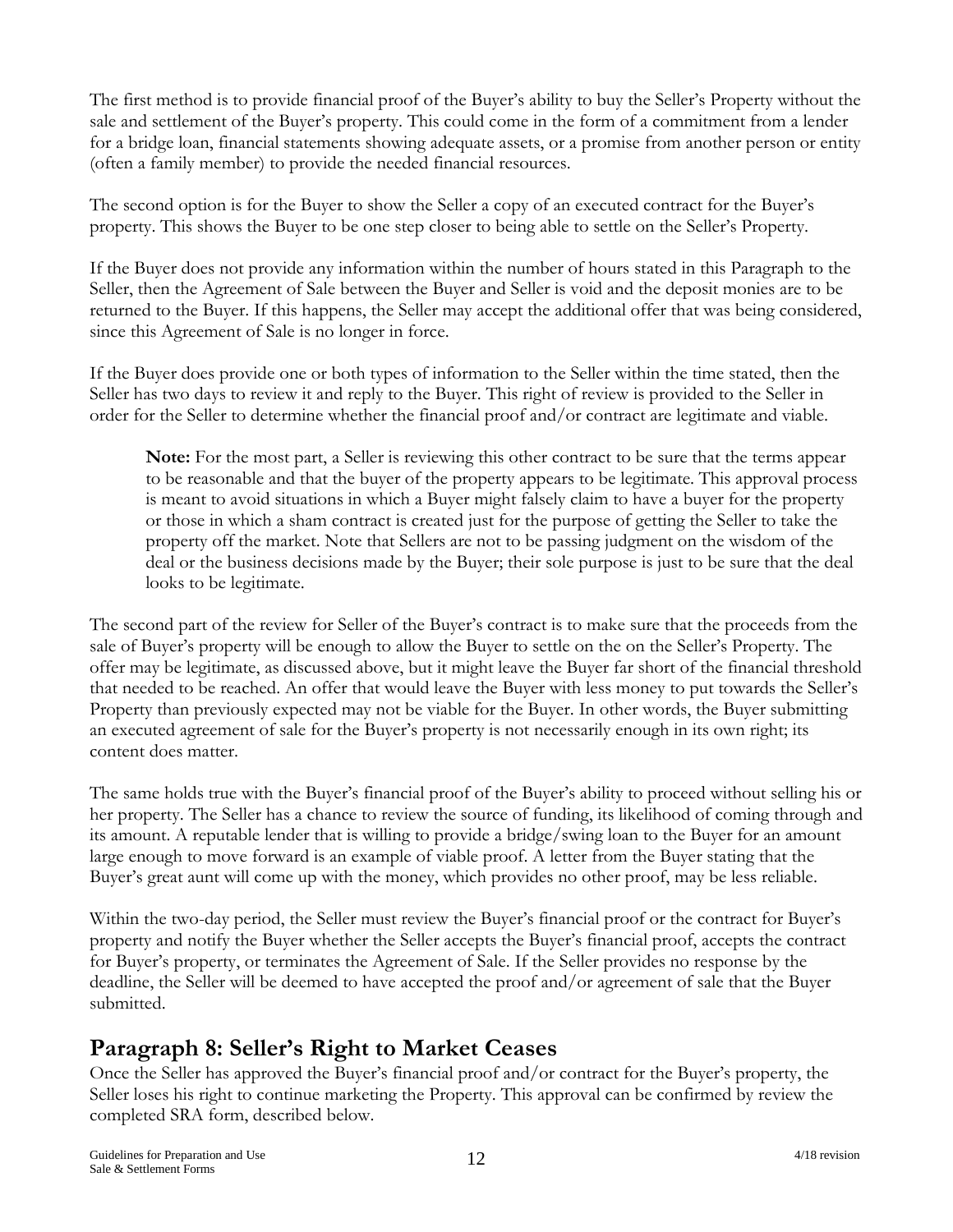## **Paragraph 9: Change to Mortgage Contingency**

The Mortgage Contingency in the Agreement of Sale provides the Seller with the right to terminate the Agreement of Sale if the Buyer receives notice from the lender that the Buyer's mortgage is conditioned on the sale of other property. Since the Buyer has already informed the Seller by the use of this form that the contingency is necessary, this language overrides that portion of the Agreement and eliminates the Seller's ability to cancel based on a notice containing that sort of term.

**Note**: This language overrides **ONLY** that small portion of the Mortgage Contingency; all other aspects of the contingency are in full effect unless otherwise modified in writing.